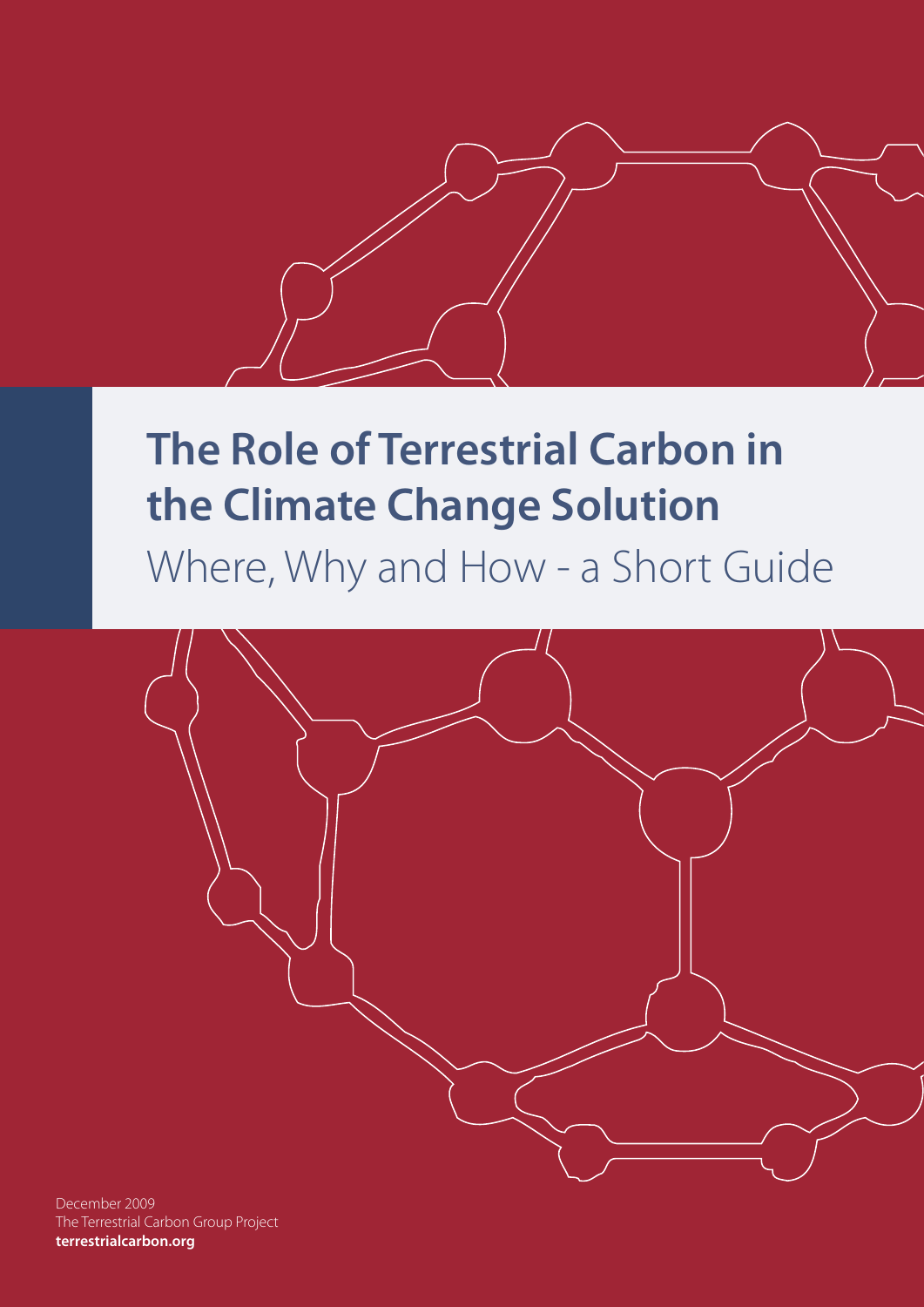## WHAT IS THE ROLE OF TERRESTRIAL CARBON in avoiding dangerous climate change?

Human-induced climate change is caused by the build-up of greenhouse gases in the atmosphere. Greenhouse gases have only two other places to go: the oceans and the terrestrial system (including land and vegetation). This means that, if the world is serious about avoiding dangerous climate change, terrestrial carbon emissions and sequestration must be part of the solution.

Improved management of the world's land (including terrestrial carbon) represents one third of the overall global abatement potential in 2030 (and a half in 2020)<sup>1</sup>. It represents 7Gt CO2e of mitigation in developing countries in 2020, roughly 40% of the 17Gt CO2e of mitigation required globally in 2020<sup>2</sup>. Realising this abatement potential will require the creation of new incentives in the developing world for maintaining existing terrestrial carbon (eg. avoiding deforestation and forest degradation) and creating new terrestrial carbon (eg. afforestation, reforestation, and better soil management). This can start now with "REDD+"<sup>3</sup> and expand later to cover Agriculture, Forestry and Other Land Uses (AFOLU).

Putting in place an effective new incentive system requires taking a long-term view of where we are going and where we need to be. It means weighing up trade-offs and making policy choices that will guide us not only into the first period of a post-Kyoto Protocol world, but also through the next thirty years. It means starting now what is immediately possible and building transition pathways to what is ultimately necessary. Lastly, it means prioritising essential functions and mitigation actions. In making their judgements, decision makers need to be well informed. The aim of this document is to provide concise answers to some of the most pertinent policy questions related to terrestrial carbon, including:

- Where is the terrestrial carbon?
- How much terrestrial carbon is at risk?
- How can we move away from "business as usual" to a safer trajectory?
- How can we measure and monitor terrestrial carbon?
- How can we make the transition from REDD+ to AEOLU?
- What work needs to be done now and in the future?
- What can Copenhagen deliver?

It is not enough to pay lip service to the importance of terrestrial carbon. The international community needs to signal in Copenhagen that it is prepared to ramp up its action, and to ramp it up now. This requires the provision of adequate incentives to tackle the emissions and harness the potential of terrestrial carbon sequestration at a scale large enough to be meaningful for atmospheric greenhouse gas concentrations. It requires providing support for countries to get "ready" to operate within an incentive system, as well as rewarding those countries that have already taken steps down this path. There is nothing to stop nations committing to a comprehensive framework to unleash this potential. Imperfections or uncertainty are no excuse for inaction or short sightedness, but rather a reason for vision and innovation.

#### **Where is the terrestrial carbon?**

Forests in the non-Annex I countries contain 538 Gt of carbon.4 This equates to 40 years of annual anthropogenic greenhouse gas emissions at 2004 rates. By region, South and Central America, Africa, and Asia & Oceania are all significant stores of forest carbon, although South American forests store the greatest volume with nearly twice as much as Asian & Oceanian forests and one-third more than African forests.

There is more to forest carbon than vegetation. By carbon pool, 57% of total forest carbon in non-Annex-I countries is in the vegetation and 43% in the soil. By region, forests in Asia & Oceania hold greater volumes of carbon in their soil than their vegetation, while for African and South American forests the opposite is true; forests in Central America hold equal volumes.

<sup>1</sup> Pathways to a Low Carbon Economy: Version 2 of the Greenhouse Gas Abatement Cost Curve, McKinsey & Company 2009. Based on calculation of abatement potential at a cost of less than 60€/tCO2e.

<sup>&</sup>lt;sup>2</sup> McKinsey & Company analysis for Project Catalyst in "Towards the inclusion of forest-based mitigation in a global climate agreement" (Working Draft May 2009). Based on calculation of abatement potential at a cost<br>of less than 60€/tCO2e. McKinsey & Company analysis for Project Catalyst in "Scaling up Climate Finance: Finance briefing paper" (September 2009). Required mitigation is calculated as the difference betwe business as usual greenhouse gas emissions and the level of emissions required to stay on a pathway to stabilising greenhouse gas concentrations at 450ppm.

<sup>&</sup>lt;sup>3</sup> Reducing Emissions from Deforestation and forest Degradation plus conservation and sustainable forest management and enhancement of forest carbon stocks in developing countries.

<sup>4</sup> The figures reported relate to terrestrial carbon (vegetation and soil) in the 139 non-Annex-I countries analysed in Terrestrial Carbon Group Project (2009a).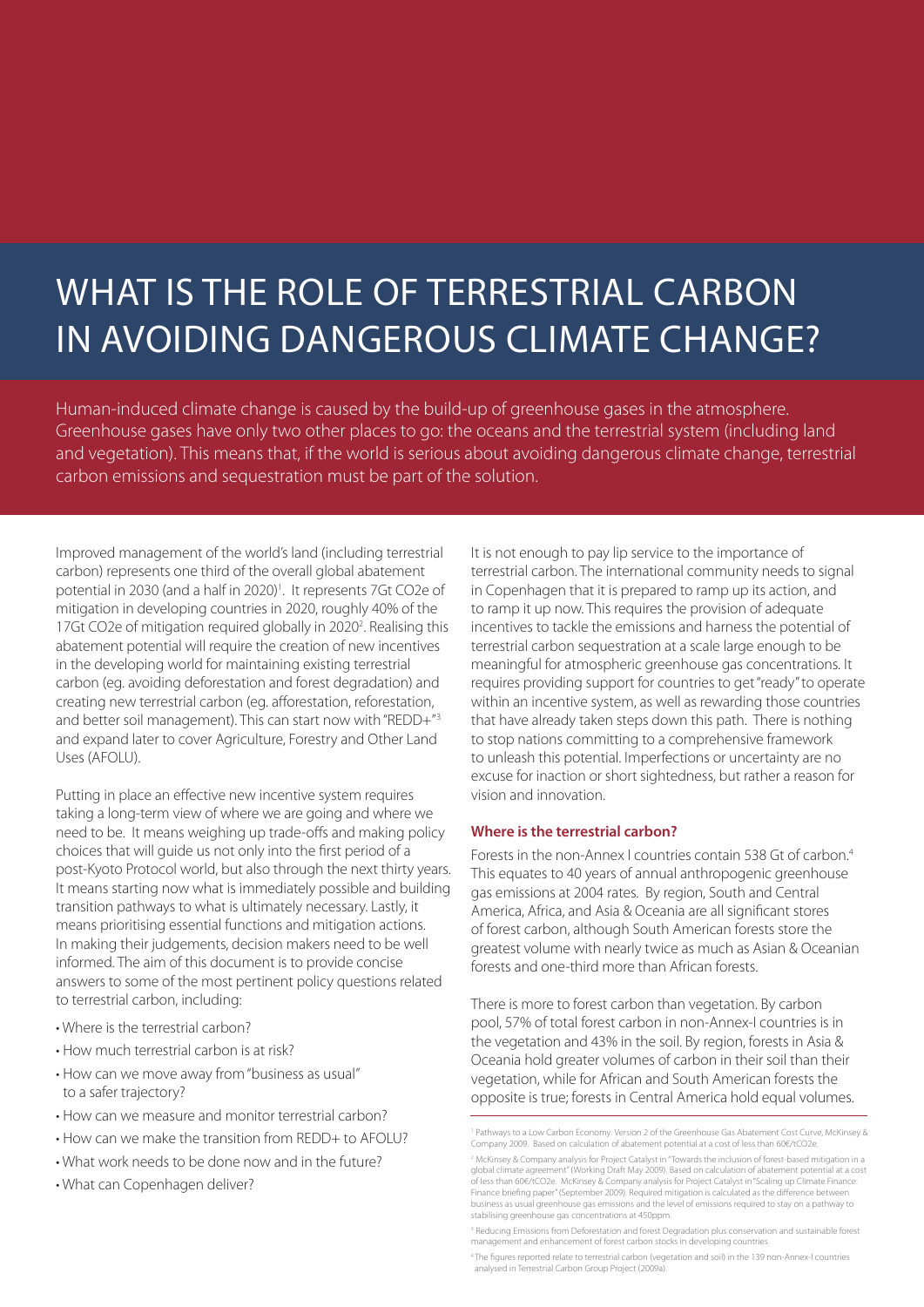

Assuming that 100% of carbon stored in vegetation and 25% of carbon stored in the soil would be emitted in the event of land use change, maximum emittable forest carbon volumes can be estimated. These amounts are referred to here as "volatile carbon". If all forested land in non-Annex-I countries were deforested, 363 Gt of carbon would be emitted.

By region, this would be 169 GtC from South and Central American forests, 119 GtC from African forests, and 75 GtC from Asian & Oceanian forests.

However, it is necessary not just to consider carbon volumes in aggregate, but also on a disaggregated basis to both understand where the future limits and future potential for deforestation may lie, and by extension to gain some insight into the implications of different proposals for the structure of a future REDD+ mechanism.

Volatile forest carbon is highly concentrated in a relatively small number of nations (with a variety of forest profiles). Specifically, ten countries account for 66% of this total volatile forest carbon. This includes historically low rate deforesters with medium or high forest cover (The Democratic Republic of the Congo, Peru and Colombia), as well as China (see Figure 1).

Forests are undoubtedly an important source and sink for carbon emissions. However, there is more to terrestrial carbon than forests. Other land types also can and do house considerable volumes of carbon.

We estimate that there is more carbon stored in non-forested land than forested land in non-Annex-I countries. Non-forested land contains 571 GtC and forested land contains 538 GtC (1,109 GtC in total). Also, while forest carbon is split more evenly between vegetation and soil, non-forest carbon is predominantly stored in the soil.

As in the case of volatile forest carbon volumes, the majority of volatile carbon in non-forested land is concentrated in a limited number of countries. Just ten countries account for 48% of volatile carbon in non-forested land (Figure 2), a slightly lower percentage than for forested land.

Finally, five of the countries in the top ten for volatile carbon in non-forested lands do not appear in the equivalent top ten of volatile carbon on forested lands. These countries are India, Argentina, Sudan, Kazakhstan, and South Africa.

Based on this analysis, a REDD+ system that is restricted to avoided emissions of forest land is comparatively better for South and Central America than for Africa and Asia & Oceania, and vice versa. The distribution of benefit would be different again if the system included conservation, sustainable forestry management and sequestration through afforestation and reforestation(A/R), or if other land uses were included.



**Figure 2. Non-Annex-I countries with the highest volume of volatile non-forest carbon (GtC)**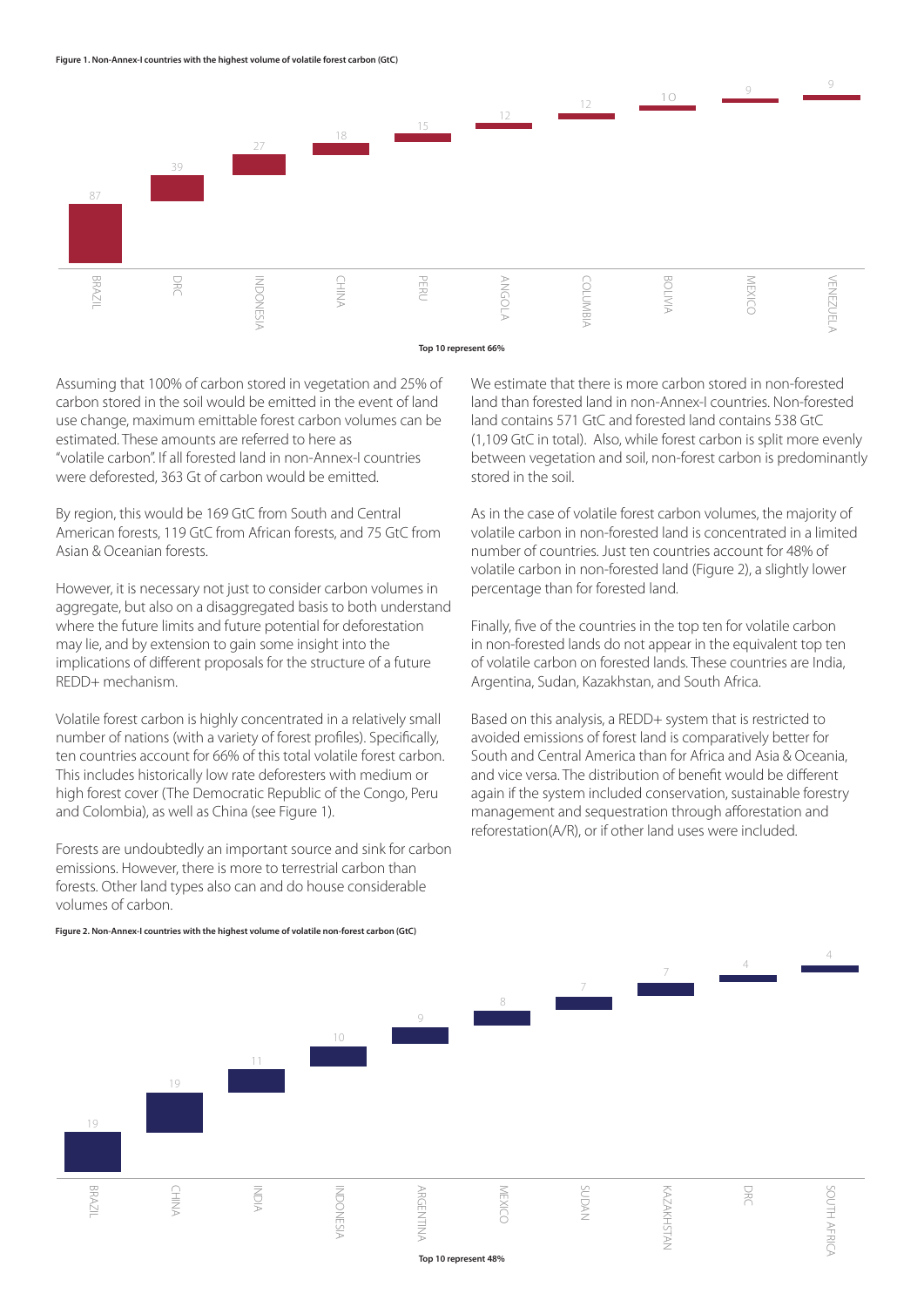

#### **How much terrestrial carbon is at risk?**

The Terrestrial Carbon Group uses a "3 filters" methodology to determine how much and where terrestrial carbon is at risk of emission into the future based on economic, biophysical and legal factors in the absence of an incentive system – a "business as usual" world<sup>5</sup>. Taking into account carbon emission from deforestation alone, in a "business as usual" world, 63% of tropical forest is at risk of deforestation over the long term (Figure 3 and Table 1).

This deforestation would result in emissions of 176 GtC, equivalent to an increase in atmospheric carbon dioxide of 82 ppm. Whilst this analysis is indicative only, it does reveal that the continent at risk of losing the greatest proportion of its remaining tropical forests is Africa (67%), followed by Latin America (63%) and Asia (57%). This equates to 868 million hectares, half in Latin American tropical forests, a third in African and the remaining 15% in Asia. In other words, although rates of deforestation vary substantially today, the future risk of deforestation is high in all three regions (see Table 1).

| <b>Business as</b><br><b>Usual</b>                   | <b>Deforestation of Tropical</b><br>Forest (over long-run) |               | <b>Emissions from Deforestation of</b><br>Tropical Forest (over long-run) |      |
|------------------------------------------------------|------------------------------------------------------------|---------------|---------------------------------------------------------------------------|------|
| (in the 73)<br>non-Annex I<br>countries<br>analysed) | m ha                                                       | $\frac{0}{0}$ | GtC                                                                       | $\%$ |
| Asia                                                 | 128.2                                                      | 57%           | 29.6                                                                      | 64%  |
| Africa                                               | 298.9                                                      | 67%           | 58.2                                                                      | 71%  |
| Latin<br>America                                     | 441.3                                                      | 63%           | 87.8                                                                      | 64%  |
| Total                                                | 868.4                                                      | 63%           | 175.5                                                                     | 66%  |

**Table 1. Base case estimates of business as usual tropical deforestation areas and emissions**

Even assuming global deforestation remains constant, future development pressures and the "migratory" potential of deforestation means that potential emissions in each country, regardless of recent or current national deforestation, need to be taken into account. For example, if historically low deforesters are excluded, then at least 85Gt of volatile carbon in these countries will be left outside of the incentive system and it is likely these countries will face increasing deforestation pressure in the future, particularly as other countries potentially "run out of forest".

To address this, an international agreement can foster broad participation by being applicable to developing nations with different terrestrial carbon circumstances, for example high forest cover and low deforestation rates and vice versa. One way to do this is to know what a reasonable "business as usual" scenario would look like and to use this information to set appropriate reference emission levels (RELs). This can be done using a variety of existing tools.<sup>6</sup>

#### **How can we move away from "business as usual " to a safer trajectory?**

Terrestrial carbon is a major source of greenhouse gas emissions and represents a critical opportunity for mitigation through emissions reduction and sequestration due to current land use and levels of land use change.

The international climate change response must provide short-term and long-term incentives in exchange for reductions in emissions of terrestrial carbon from land use and increases in the sequestration of atmospheric carbon in the terrestrial system.

#### **For an incentive system to meet the criteria of generating "real" mitigation at scale, over the long term, it needs to:**

- Be credible as well as flexible enough to allow a mix of complementary approaches such as bilateral deals, multi-lateral arrangements, UNFCCC governed agreements and market and non-market based approaches; and,
- Be expandable and adaptable to the later inclusion of other land uses (and gases) as future knowledge, technologies and capacities allow.

To enable all countries to participate and get up to speed as quickly as possible, it is increasingly recognised that a phased approach is required, starting with planning and early action, supported by interim measures of payment for performance. This could involve both financial and technical assistance, and build on the bilateral and multilateral initiatives already underway, noting that there are around 40 developing countries now engaged in REDD+ strategy development and demonstration activities.

Later phases would deliver greater incentives based on certified performance as a country moves to full implementation. The final phase would see payment tied to a certified product (eg, certified emissions reductions / sequestration).

Generating the economic impetus for such action will inevitably require a mix of sources of funding including international funds, and international trading – under bilateral, multilateral and/or global arrangements - where the unit of product is based upon emissions reduced or carbon sequestered<sup>7</sup>. To be scalable and sustainable over the long run, long-term effective participation of both the public and private sectors in both developing and developed countries will be required.

<sup>5</sup> Terrestrial Carbon Group Project (2009b)

<sup>6</sup> Terrestrial Carbon Group Project (2009c)

<sup>7</sup> Terrestrial Carbon Group Project (2009d).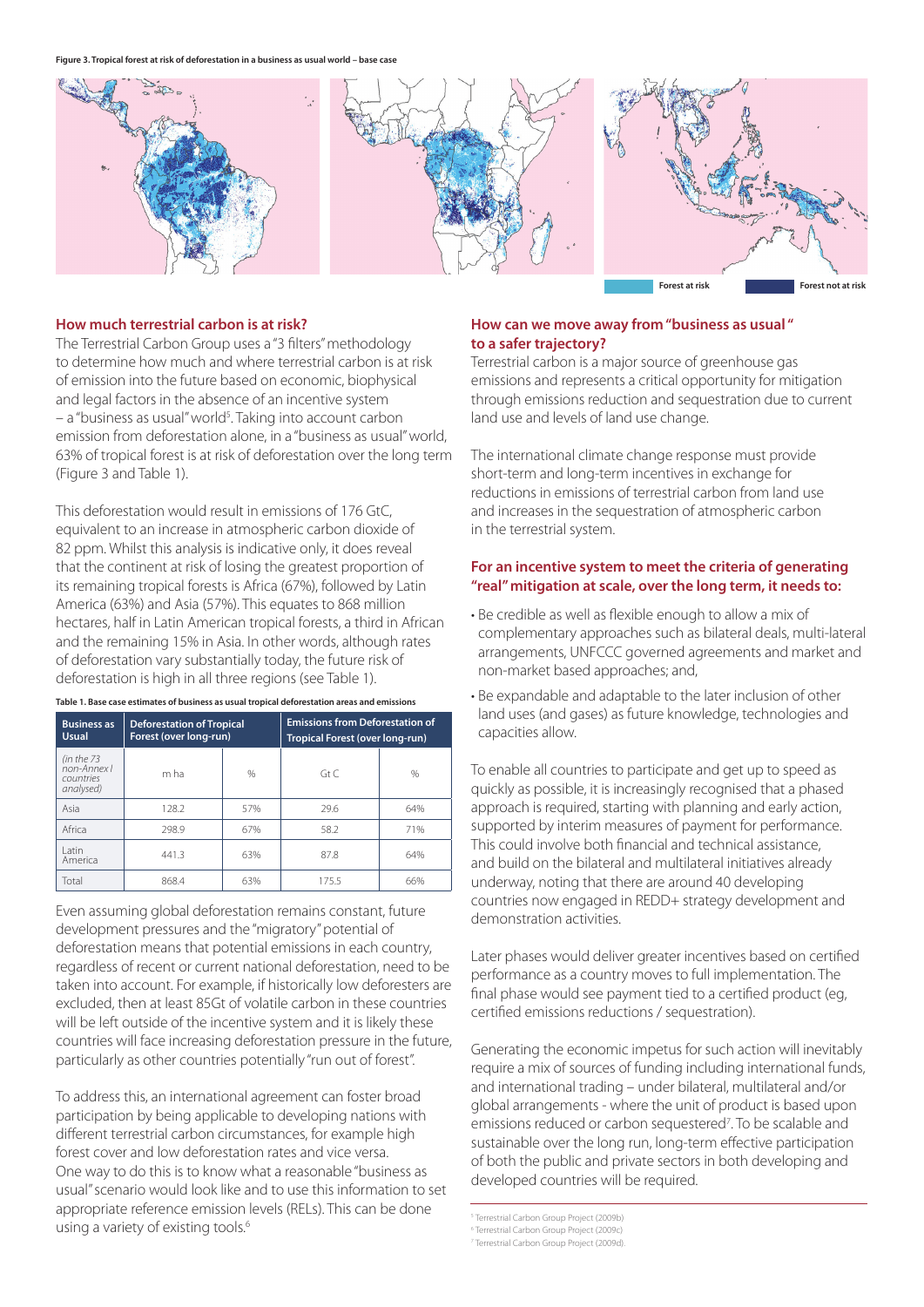In practical terms, to achieve scale and sustainability, the system must be flexible and take into account evolving capabilities and resources over time. It must be capable of delivering the necessary mitigation potential from the AFOLU sectors, starting with REDD+.

Any system will only be sustainable if its participants have confidence in it and ownership of it. To create this confidence, there must be a strong international treaty which sends a clear signal by including deep emission reduction targets for developed countries to create the sustained demand for the product. Simplified rules must be agreed to reward those countries that have taken early action on terrestrial carbon management even before the detailed rules are known. To further maintain this momentum, financial and technical support is needed for basic "building blocks" – to address gaps in human and technical capacity, information accessibility, infrastructure, and expertise, as well as to ensure credibility and transparency of the system.

Once a clear international signal has been sent regarding the size and nature of incentives, the international community would need to ensure the stable, long-term disbursement of funds. This includes providing the long-term mandate and financing to finish building the international institutional infrastructure necessary to guide and coordinate the implementation of terrestrial carbon mitigation at the required scale over the next thirty years.

#### **How can we measure and monitor terrestrial carbon?**

Under a global agreement on incentives for terrestrial carbon management, national level measuring and monitoring (M&M) frameworks will be needed to ensure that real, quantifiable and comparable carbon emission reductions and sequestration take place. This will involve the production and reporting of information that can be audited, certified and compared with information from other nations and be consistent over time. It will also require ongoing efforts to optimise the accuracy of carbon and other greenhouse gas measurement and monitoring.

Today, it is technically possible to measure and monitor all major carbon pools using existing M&M methods and systems. However, many developing countries have limited data-gathering capacity and limited access to reliable existing datasets and measurement methods. Building capacity for monitoring, reporting and verification (MRV) for all major land use classes requires cost-effective, widely available tools and methods and coherent guidance and technical assistance. The optimal delivery of monitoring systems will require a commitment of resources – both financial and technical – and expanded coordination within the research community. The good news is that a number of developed and developing countries have, or are building, national M&M systems (including – among developing countries – Brazil, Guyana, India, Indonesia, Mexico, and Papua New Guinea).<sup>8</sup>

To continue this expansion in national-level capacity for terrestrial carbon accounting, the international community, including both developed and developing nations, can contribute by actions such as:

- Increased clarity and consistency of definitions as well as land cover and land use classifications;
- Free access to the most commonly used types of remote sensing data;
- Long-term investment in more cost-efficient and transparent data gathering; and,
- Increased coordination and sharing through a common data archive.

At present, research is commonly organised around major land classes – forests, croplands, grasslands and drylands, and wetlands and peatlands. There will need to be a shift to more integrated and multi-disciplinary research in order to enrich the technical basis for effective terrestrial carbon management and measurement under AFOLU<sup>9</sup>. As Table 2 shows, different land uses can require different types of M&M methods.

|              | <b>What is covered</b>                                                                                                        | What is the M&M focus?                                                                                                                                  | What accuracy is required?                                                                                                                                            |
|--------------|-------------------------------------------------------------------------------------------------------------------------------|---------------------------------------------------------------------------------------------------------------------------------------------------------|-----------------------------------------------------------------------------------------------------------------------------------------------------------------------|
| 贾            | Deforestation                                                                                                                 | Carbon in the woody<br>above-ground pool, except<br>for forests on peat soils                                                                           | Existing forest data, historical<br>images, allometric equa-<br>tions and models, access<br>to medium-high resolution<br>remote sensing imagery                       |
| <b>REDD</b>  | Deforestation and<br>degradation                                                                                              | Similar to RED, as well as<br>more subtle changes in<br>carbon in the non-woody<br>above-ground pool                                                    | More intensive field mea-<br>surements, higher resolution<br>remote sensing imagery                                                                                   |
| REDD+        | Deforestation, degra-<br>dation, conservation,<br>sustainable forestry<br>management, for-<br>est carbon stock<br>enhancement | Similar to REDD, as well as<br>carbon in above and below<br>ground biomass, litter,<br>dead wood, soil organic<br>matter and harvested wood<br>products | Emphasis on quality of<br>information and collec-<br>tion procedures in forest<br>management                                                                          |
| <b>AFOLU</b> | Agriculture, Forestry<br>and Other Land Use                                                                                   | Similar to REDD+, as well<br>the inclusion of all pools<br>and all greenhouse gases                                                                     | Refined land use<br>classification system,<br>comprehensive models,<br>historical information<br>on non-forest land<br>use categories, land<br>management information |

**Table 2. M&M requirements for different land uses**

It is likely that in many countries, national M&M systems will begin with tracking changes in carbon levels associated with deforestation, and increase over time to collect information on other land uses and gases.

#### **How can we make the transition from REDD+ to AFOLU?**

There is more to terrestrial carbon than forests, and more to mitigating climate change than avoiding deforestation. While forests are an important place to start, there needs to be a transition to an effective long-term terrestrial carbon strategy. The question is - how?

Ideally, commitment will be made in Copenhagen to the full inclusion of all terrestrial carbon pools that interact with the atmosphere at timescales less than centuries, and all land uses. This would include an overarching framework for a consistent and timebound transition pathway that starts with REDD+ and moves to AFOLU as soon as possible. An incentive system would be operating by 2013 at the latest, and there would be a timetable for the future inclusion of other aspects of terrestrial carbon, that is, the full inclusion of Agriculture, Forestry and Other Land Uses (AFOLU) in a comprehensive system.

<sup>8</sup> Terrestrial Carbon Group Project (2009e)

<sup>&</sup>lt;sup>9</sup> Terrestrial Carbon Group Project (2009f)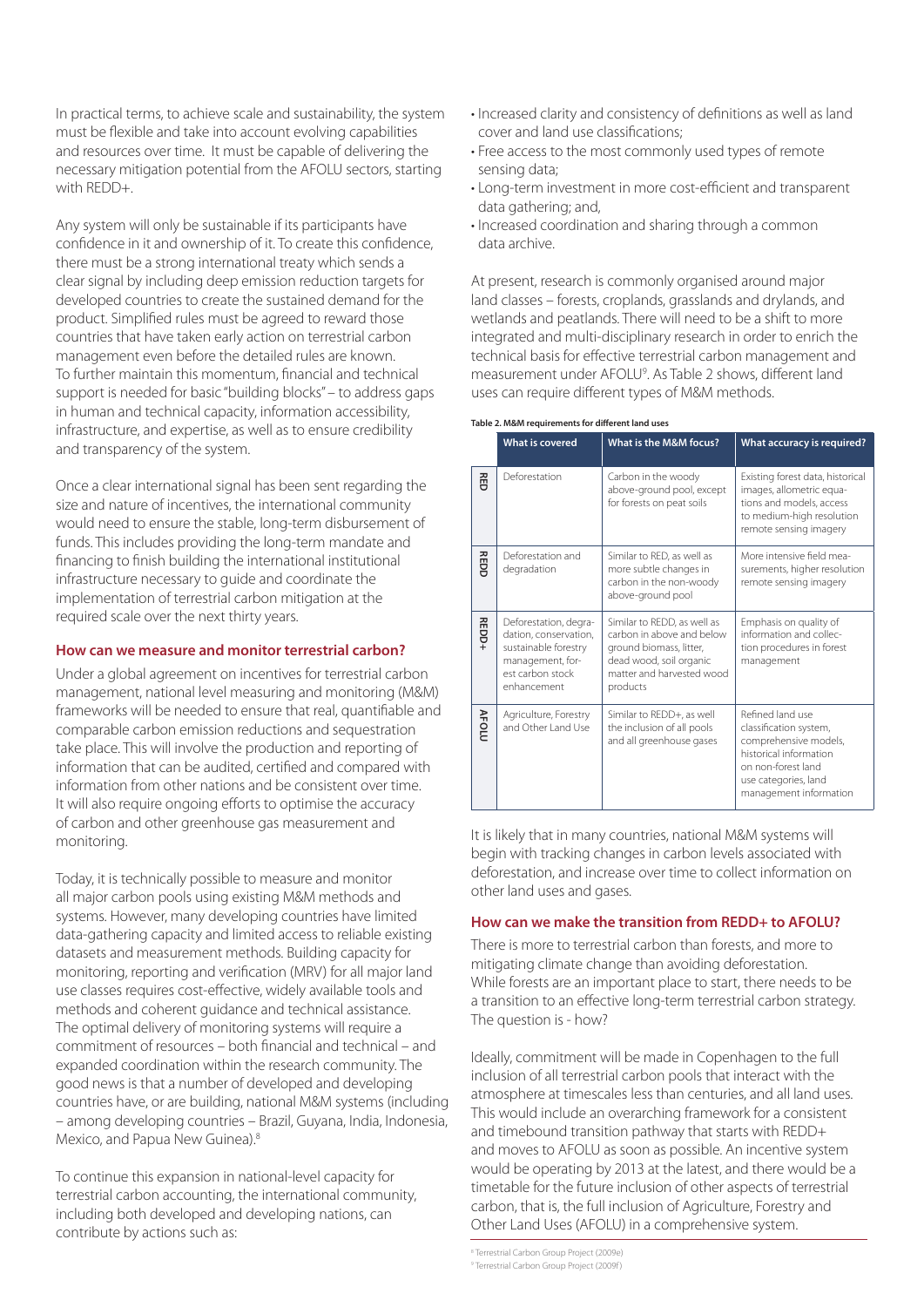The transition pathway is the means of getting from REDD+ to AFOLU (see Figure 4). There are steps along the path from the "Readiness" through to "Full implementation". The end goal is a system that delivers the maximum climate-related impact by effectively incentivizing sustainable management of all land use classes.

Full implementation of all the essential functions and organisations required for a comprehensive system will require an evolutionary process, planning for which means taking a long-term view. It means considering not only the systems to be established today, but how these systems will be compatible with the later inclusion of other land uses. For example:

- The functions and institutions (including reserves, registers and exchanges) originally established for REDD+ will need to be "upwardly compatible" with the later inclusion of agriculture and other land uses;
- Common data requirements of different land uses should be determined to allow the coordination of data gathering and interpretation in these areas, even if one land use will not be phased into the accounting until after another. This will avoid duplication and maximise effectiveness of the resources available; and,
- Credible Quality Assurance / Quality Control procedures will be required to ensure that we can form a global picture of emissions and sequestrations from the covered land use sectors.

The international community will need to work together to make the transition. The first step is the inclusion of forests and peat lands. The second is the provision of a clear signal and timeline for the future inclusion of other land uses.

**Figure 4: "Cutting through the chaos": Transition pathway from F to AFOLU**<br>2009 >2013

![](_page_5_Figure_7.jpeg)

#### **What work needs to be done now and in the future?**

In the three years between Copenhagen and 2013, a coherent and integrated programme of work must be undertaken by the international community. This is the only way we can ensure that adequate infrastructure is in place to deliver real mitigation, by the time it is required, at scale, in a manner that is sustainable and efficient. There are many steps to readiness, the majority of which will require some form of enabling institutional and legislative framework. These frameworks must be built by 2013, but with an eye to the thirty years beyond.

#### **Legislative Framework**

A coherent, strong and effective regulatory platform is necessary to (i) implement national and sub-national policies and measures, and (ii) stimulate changes in the use of forest and land resources that achieve avoided emissions and increased sequestration. Creating this platform involves reviewing existing laws and drafting new regulations to establish terrestrial carbon registers, exchanges, dispute resolution and enforcement mechanisms, and regulatory oversight.

Key elements to consider as part of the legal framework include:

- What is the internationally agreed definition of the production unit (credit)?
- How will credits earned at a national level be allocated to subnational or project-level activities and how will these activities relate to baseline crediting?
- What mechanism(s) will be used to resolve competing interests in land and resources and any uncertainty in hierarchy between different types of interests?
- Should credits or lands be set aside for the purposes of ensuring long term maintenance of the carbon stock through a buffer or pool?
- What types of powers will the responsible institution governing the national system have in terms of monitoring and enforcement?

It is possible to learn from early experience and precedents. In some cases, modification of existing, rather than the creation of new legislation may be required. Legal and policy frameworks are being reviewed, implemented or at least considered in a range of developing forest countries. For example, Indonesia has passed national legislation intended to provide a comprehensive model for REDD activities. 10

#### **Institutional framework**

At the international scale, a key step to "readiness" is the establishment of an integrated international framework to maximize the potential of REDD+ / AFOLU, to allow the aggregation of emissions date to monitor global trends, and to control international leakage. Another step is the creation of a central organisation(s) to act as coordinator and provider of scientific and capacity-building support and stable long term funding. It needs to be given a clear mandate to build capacity in order to move away from our current ad hoc reaction towards a coordinated and long-term response.

At the national scale, institutions are needed to establish clear governance frameworks between national and regional governments and to create credible and transparent systems and institutions to certify and audit the production of carbon mitigation as well as to coordinate with international institutions. This does not necessarily mean new institutions are required. Circumstances will vary from country to country depending on current capacity, financial resources and whether responsibility for functions can be taken on by existing organisations without conflicts of interest.

In addition to precedents for many of the types of institutions required at the international and national level, it is also possible to again learn from early experience. Implementation of a terrestrial carbon system will require a high level of technical, scientific and inter-stakeholder cooperation, capacity building and support. At all scales, there is work already being done to lay down this foundation through the efforts of forest countries with support from developed countries. Important work is also being done by the World Bank's Forest Carbon Partnership Facility, UN-REDD, and many civil society organisations and academics. The next step is to ensure greater coordination between and across these scales of implementation.

10 Terrestrial Carbon Group Project (2009g)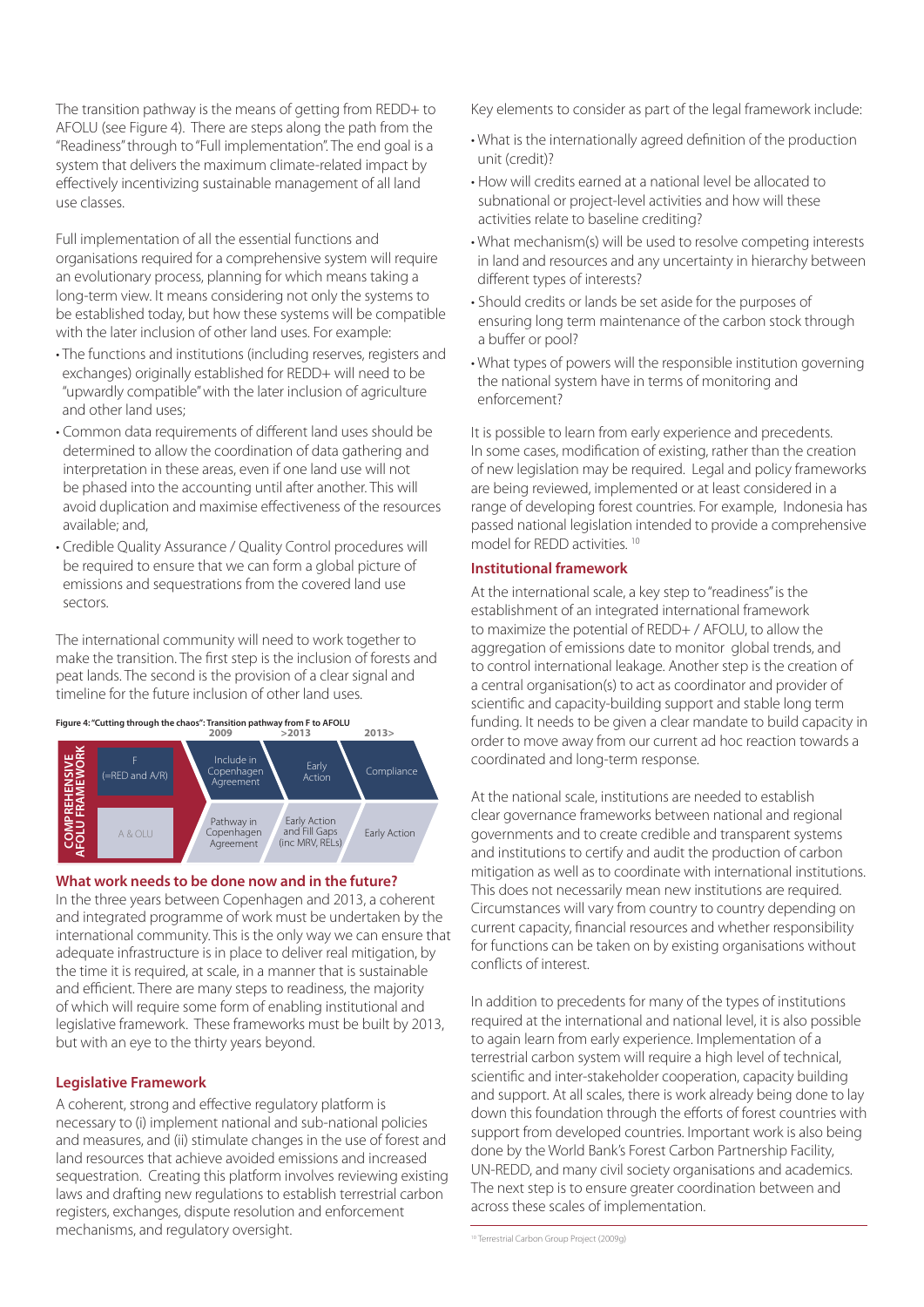### WHAT CAN COPENHAGEN DELIVER?

**Article 3 of the United Nations Framework Convention on Climate Change binds Parties to take precautionary measures "to anticipate, prevent or minimize the causes of climate change and mitigate its adverse effects. Where there are threats of serious or irreversible damage, lack of full scientific certainty should not be used as a reason for postponing such measures". Action on land use (including terrestrial carbon) represents one third of the overall abatement potential in 203011. There is nothing to stop nations committing to comprehensive framework to unleash this potential. Imperfections are no excuse for inaction or short sightedness, but rather a reason for vision and innovation. This is part of implementing a framework that guides us not only through the next five-year commitment period but also through the next thirty years.** 

**This framework would:** 

- **1. Include incentives for carbon capture (reforestation, soil management, etc) and carbon storage (avoided emissions from deforestation, forest degradation, etc) in forests and peatlands, starting 2013.**
- **2. Commit to developing the technical capability to robustly include greenhouse gas emissions and sequestration from agriculture and other land uses as soon as possible (aiming for 2013).**
- **3. Agree simplified rules to reward those countries that have taken early action on terrestrial carbon management even before the detailed rules are known.**
- **4. Provide the long-term mandate and financing to finish building the international institutional infrastructure necessary to guide and coordinate the implementation of terrestrial carbon mitigation at the required scale over the next thirty years.**

**There is room for methodologies and techniques to improve, and over time they will. Action on terrestrial carbon should adapt to these improvements but not be delayed or held hostage by indecision.** 

**In addition to a global deal, nations can forge ahead through bilateral and multi-lateral agreements and partnerships. These partnerships can help put in place the building blocks we urgently need, allowing the world to respond at the scale required in the time available. Fundamentals such as national carbon accounting systems and large-scale demonstration activities are not controversial or policy-dependent.**

**This is not about choosing between action in one country or sector over another. We humans simply have to do everything we can, everywhere we can, as soon as each action is feasible, to decarbonise the global economy.** 

**The Terrestrial Carbon Group supports the urgent case for a clear international signal on REDD+, so that the essential functions and associated institutions can be ready to deliver terrestrial carbon mitigation as soon as possible, and, if a global agreement is reached, by the start of the next commitment period (2013).12**

**The international community must also provide a signal and timeline for the future inclusion of agriculture and other land uses. This the only way we can ensure that adequate infrastructure is in place to deliver real mitigation, at scale, in a manner that is sustainable, efficient and immediate.** 

<sup>&</sup>lt;sup>1</sup> Pathways to a Low Carbon Economy: Version 2 of the Greenhouse Gas Abatement Cost Curve, McKinsey & Company 2009. Based on calculation of abatement potential at a cost of less than 60€/tCO2e. 12 Terrestrial Carbon Group Project (2009d)